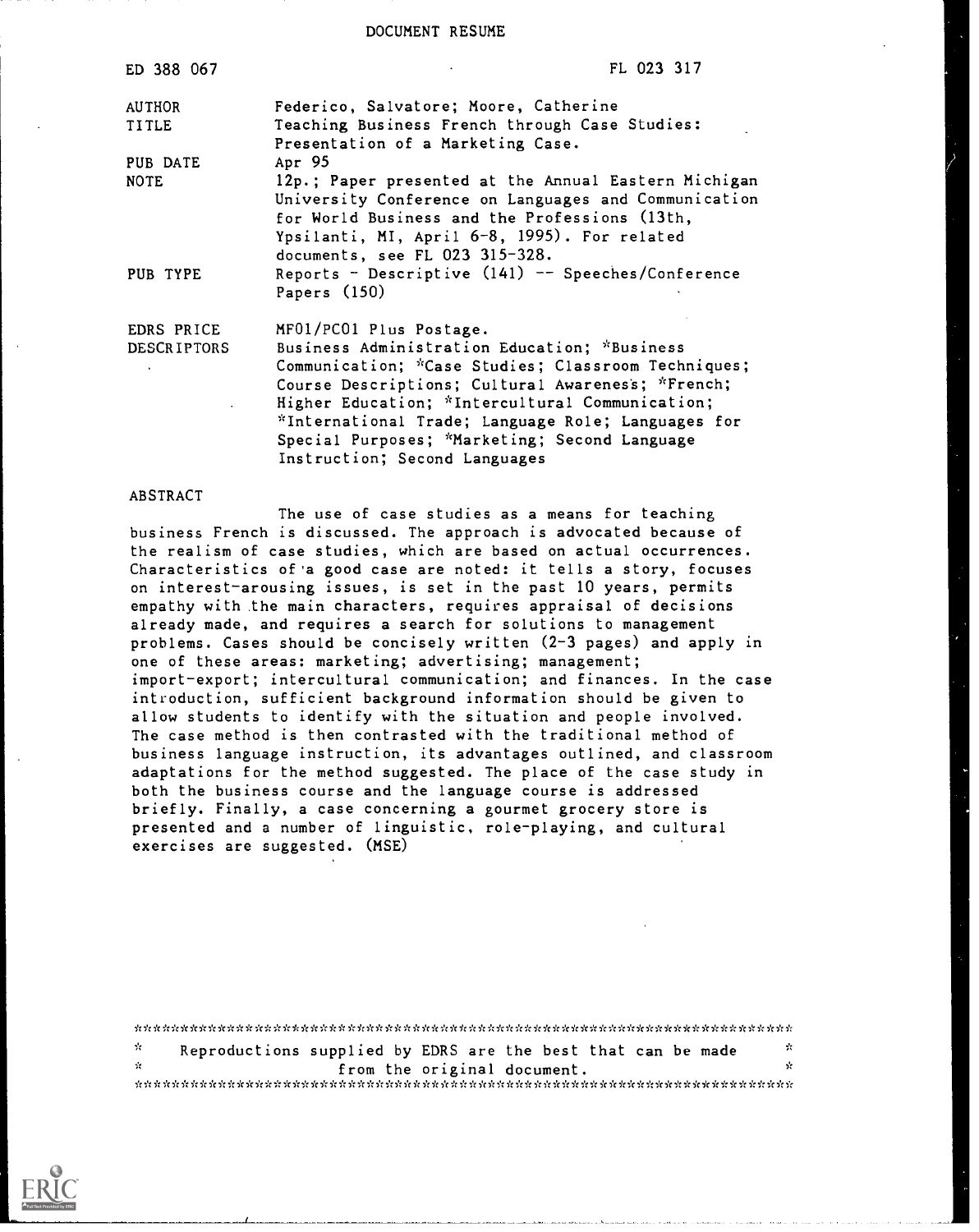#### Teaching Business French Through Case Studies: Presentation of a Marketing Case

by

#### Salvatore Federico Thunderbird American Graduate School of International Management

and

#### Catherine Moore Western Illinois University

 $\pmb{\Lambda}$ 

 $\frac{1}{2}$  (23 33/3)

U.S. DEPARTMENT OF EDUCATION [ ] [ ] [ ] [ ] ] [ ] ] [ ] ] [ ] ] [ ] ] [ ] ] [ ] [ ] [ ] ] [ ] ] [ ] [ ] [ ] ] [ ] [ ] [ ] [ ] [ ] [ ] [ ] [ ] [ ] [ ] [ ] [ ] [ ] [ ] [ ] [ ] [ ] [ ] [ ] [ ] [ ] [ ] [ ] [ ] [ ] [ ] [ ] [ ] E DUCATIONAL RESOURCES INFI

CENTER (FRIG)<br>dictioned has been ropited, led as

 $\begin{split} \Box\cdot\mathcal{H}^{(0)}(x) \geqslant 0 &\text{ if } \omega\in\mathbb{R}^{n+1} \text{ if } \omega\in\mathbb{R}^{n+m} \text{ and } \omega\in\mathbb{R}^{n+m} \end{split}$ 

 $\begin{array}{l} \P: \text{point} : \mathcal{A} \text{ vector} \text{ vector} : \text{Luler} \neq 0 \\ \text{function} \text{ vector} : \text{Luler} \text{ vector} : \text{int} \text{ vector} \text{ vector} : \text{int} \text{ vector} : \text{int} \text{ vector} : \text{int} \text{ vector} : \text{int} \text{ vector} : \text{int} \text{ vector} : \text{int} \text{ vector} : \text{int} \text{ vector} : \text{int} \text{ vector} : \text{int} \text{ vector} : \text{int} \text{ vector} : \text{int} \text{ vector} : \text{int} \text{ vector} : \text{int$ 

PERMISSION TO REPRODUCE THIS MATERIAL HAS BEEN GRANTED BY

 $\left\{ \begin{array}{c} 1 \\ 1 \end{array} \right.$ 

TO THE EDUCATIONAL RESOURCES INFORMATION CENTER (ERIC)

Eastern Michigan University Conference April 1995



 $\overline{2}$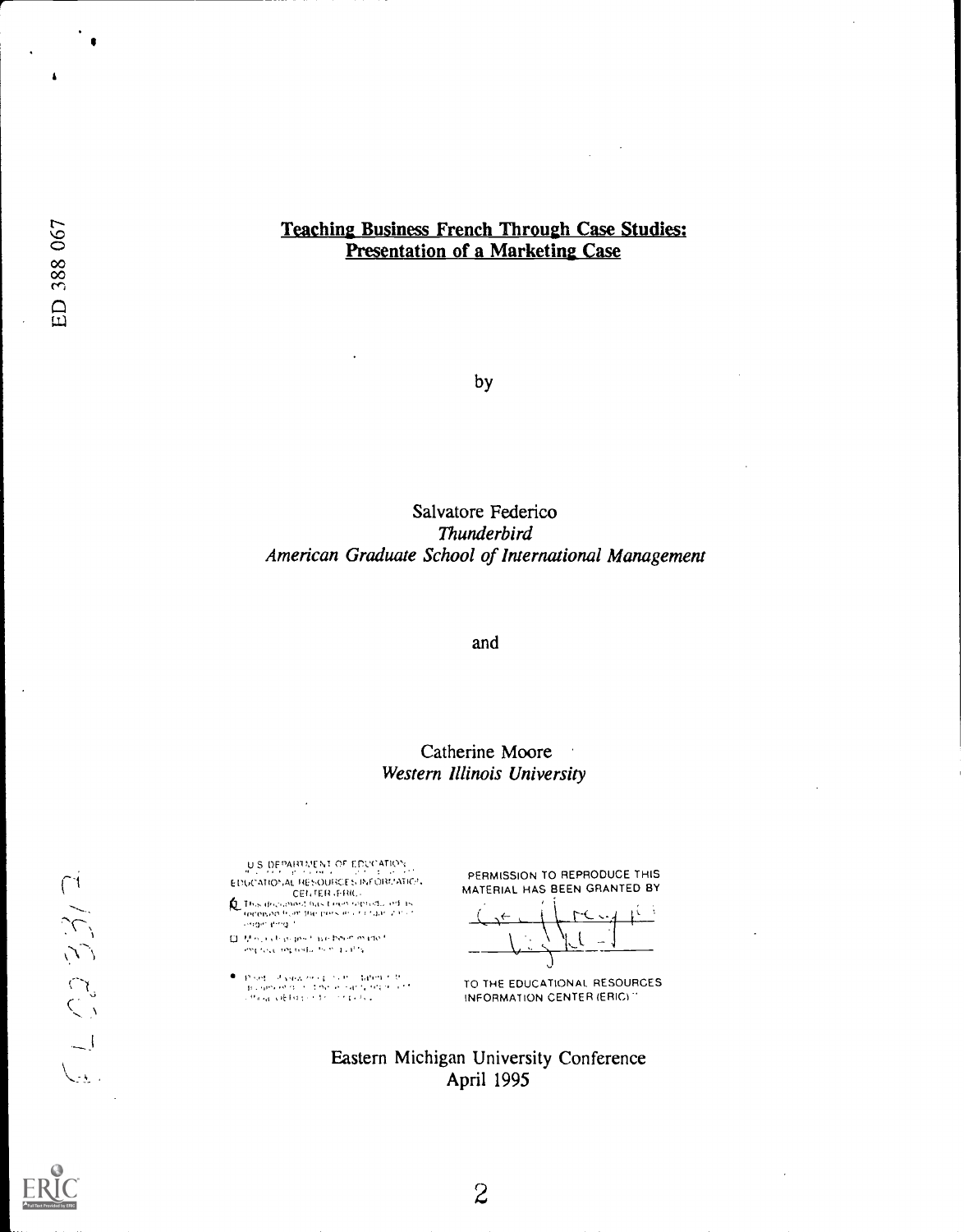#### 1. What is a case? : Definition

A case describes an actual, real-life business/administrative situation commonly involving a decision or a problem. The situation has been actually faced by business executives. It is usually written from the viewpoint of the person making the decision. It allows the students to step figuratively into the shoes of the decision-maker or problem solver.

Charles I. Gragg defines a case as follows:

A case typically is a record of a business issue which has actually been faced by business executives, together with surrounding facts, opinions, and prejudices upon which executives decisions have to depend. These real and particularized cases are presented to students for considered analysis, open discussion and final decision as to the type of action which should be taken (Teachinz with Cases 10).

The basis of the case study method is that an actual person truly faced the situation described, even though the names of the executives and the companies involved may be altered. In our particular case, we gave to our delicatessen owners the fictious names of Sophie Goldman and Françoise Petit, their business was called "l'Epicerie Gourmande." Everything else - the women's educational background, the location, the type of commerce, the problems faced by the two young women  $-$  is true to a real-life business situation.

The type of case one would typically use in teaching a commercial French class involves problems and issues facing French executives in a French setting; e.g. launching a new perfume, using a scandalous publicity campaign to sell a line of clothes, managing an inheritance, offering a new kind of bank with exceptional services. On the other hand, another category of cases



 $\ddot{\bm{3}}$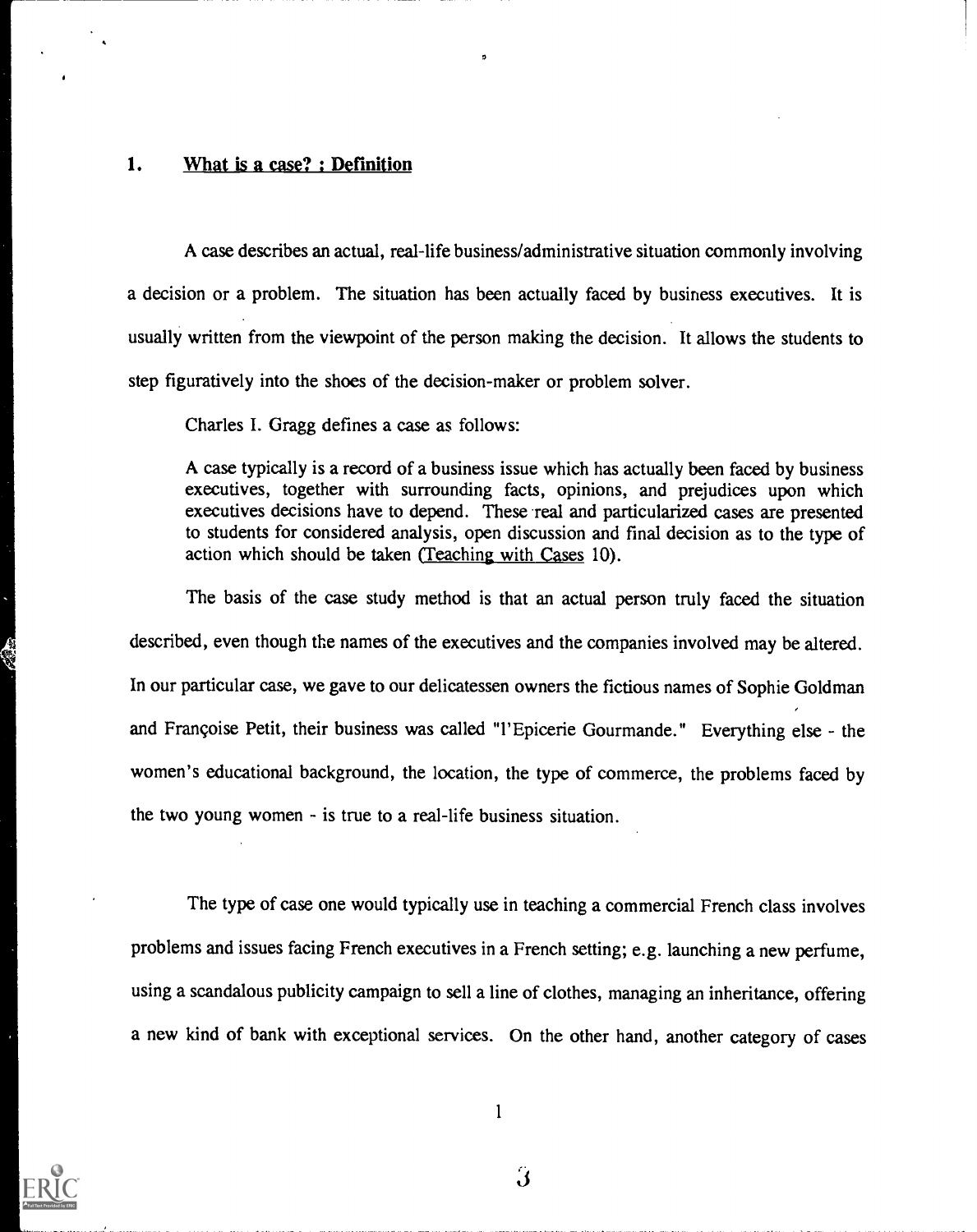presents comparative situations. An executive has to deal with cultural differences as he wants to work in a foreign country or penetrate a foreign market: a French executive is promoted to a management position in the United States without being fully aware of his new team's different approach to work and decision-making; or vice versa, an American comes to France and faces rejection and anger from his co-workers because he is unaware of the gallic corporate culture, its stress on formality and "grandes écoles" education; a French company tries to sell a product in Japan without having a good grasp of the new market requirements; French workers have to deal with the harsh realities of working for an American-owned fast-food company, etc. The goal is to place the students within economic situations in a French environment (with French laws, commercial rules and practices) as well as to make them aware of the role played by cross-cultural differences in business transactions.

As a whole, a good case tells a story, focuses on interest-arousing issues, is set in the past ten years, permits empathy with the main characters, requires appraisal of decisions already made and finding solutions to management problems.

The cases are usually short and to the point, two to three typed pages long. They fit into six main categories, but obviously the list is not exhaustive and it is up to the teacher to look for or create cases relevant to his particular class needs; we have focused on the major business areas: marketing, advertising, management, import-export, intercultural communication, and finances.

In the introduction to the case, sufficient background information should be given to allow the students to identify with the situation and the people involved. Information about



2

-4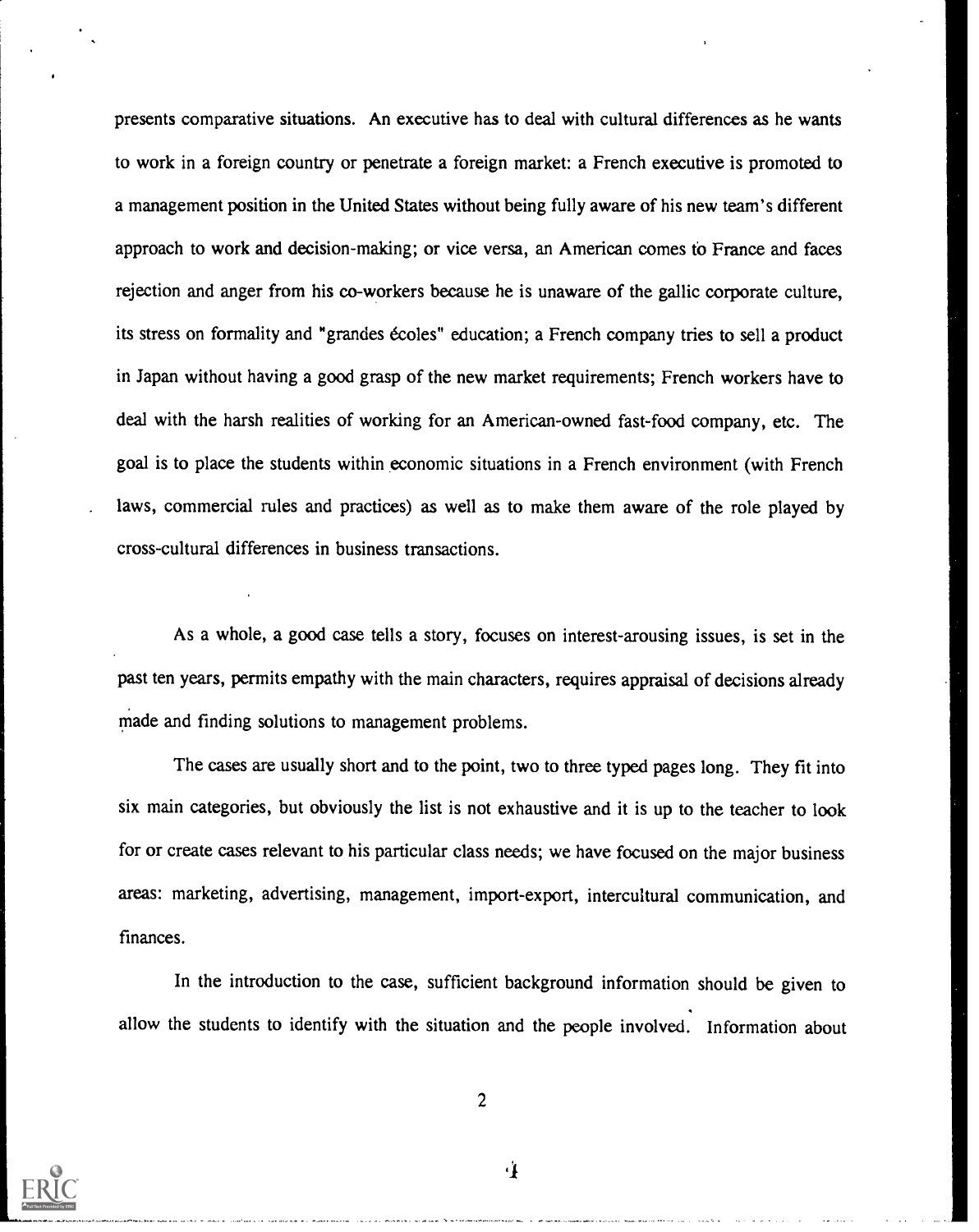people may include educational background, personal characteristics (such as age, tastes, hobbies), aspirations and motivating factors. The situation should also be placed in its specific setting by providing a few noteworthy details (such as type of neighborhood, scenery, striking characteristics).

Because cases become outdated - situations evolve, economic policies and people's attitude change, government and top executives are replaced - they should be periodically updated to keep abreast of realities.

#### 2. Case-study Method versus the Traditional Method

Most commercial French teachers use a traditional method of instruction. They have textbooks which include neatly-divided chapters describing "banks," "the Stock-Exchange," "insurance," or "goods and services." The reading are highly theoretical, sometimes removed from real-life situations, and even a bit dry. Detailed technical  $d$ -finitions or descriptions (e.g. of stocks and bonds, of oligopoly) as well as complex diagrams are included. These readings are followed by a series of exercises which not only test vocabulary and comprehension but often also grammatical accuracy. The professor will lecture on a specific topic, then he/she will ask questions and correct exercises with the students. He/she will have all the right answers which the students will write down faithfully. When examples or dialogues are added, they are usually fictional accounts of situations. They feel artificial, made-up and invented.

In the case-study method, the students are faced with specific actual business situations. Instead of giving a lecture, the professor will lead a discussion about these situations, and will



3

 $\ddot{\mathbf{u}}$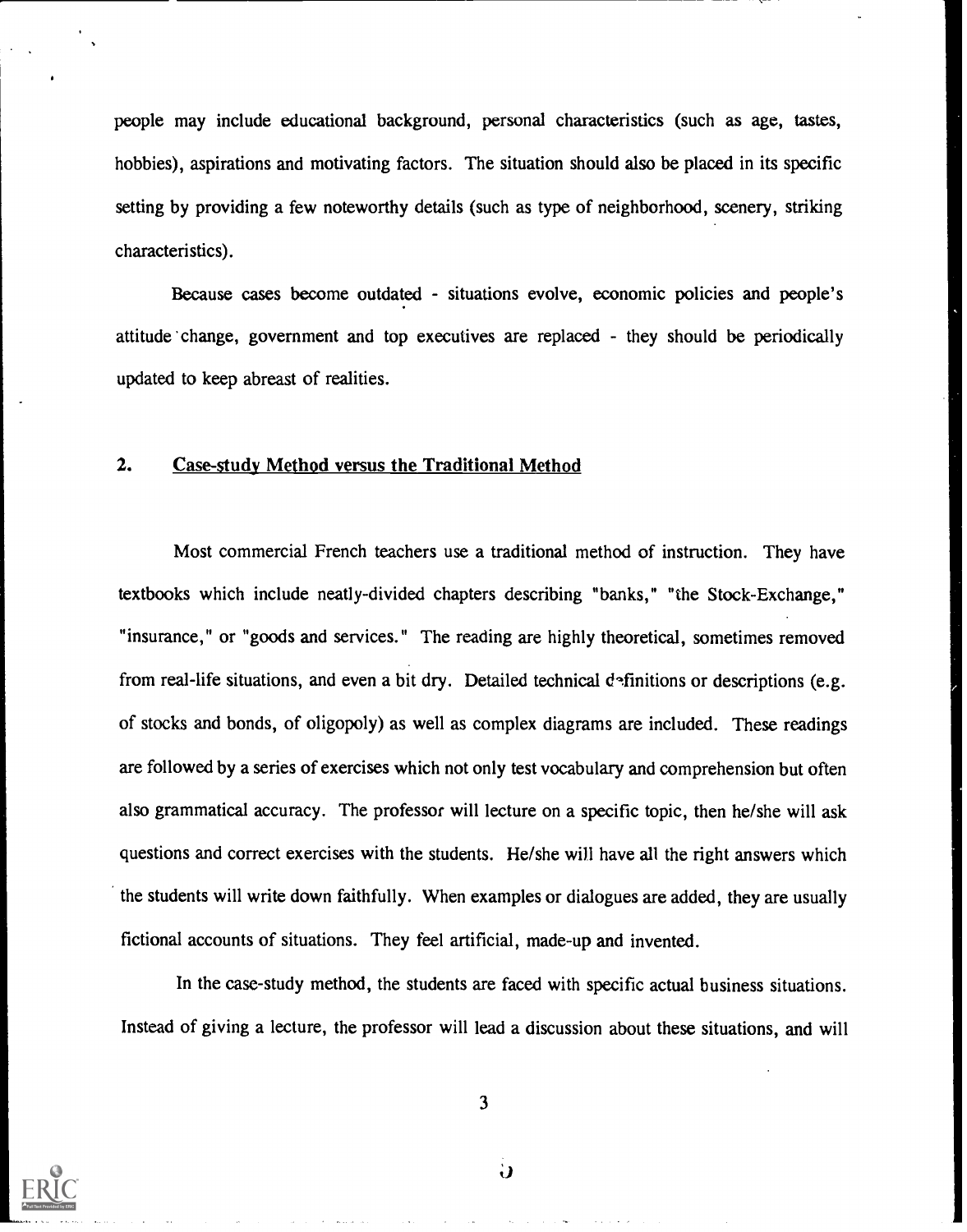encourage the students to analyze and solve the problems arising from them. The book Teaching with Cases notes that:

... there are few truths or fixed rules that need to be learned in administration since managerial situations and circumstances are usually unique and constantly modified. Learning to deal with new situations is, therefore

The cases which are presented in written and read aloud are studied and discussed in small groups, then given to the entire class for discussion directed by the professor. This teaching method entails that the students come prepared to class so that everybody makes <sup>a</sup> contribution. The students should have read the case carefully taking notes and, possibly, have done some additional background readings as assigned by the professor (in management theories and techniques relevant to the case).

A case-study textbook will include extensive vocabulary and comprehension exercises, but no grammatical review (which is already at the center of most other French classes and, therefore, should not be the primary focus of a commercial French course).

### 3. Advantages of the Case-study Method

It is a practical class which serves as a rehearsal for life Students are dealing with real-life situations. They are able to learn from experience without suffering great risks from their mistakes (as they would in the real world). Furthermore, students encounter multidimensional issues which some of them might have already faced in real life (if they have worked) or have heard of. Students will discover how cultural differences play out in the



4

υ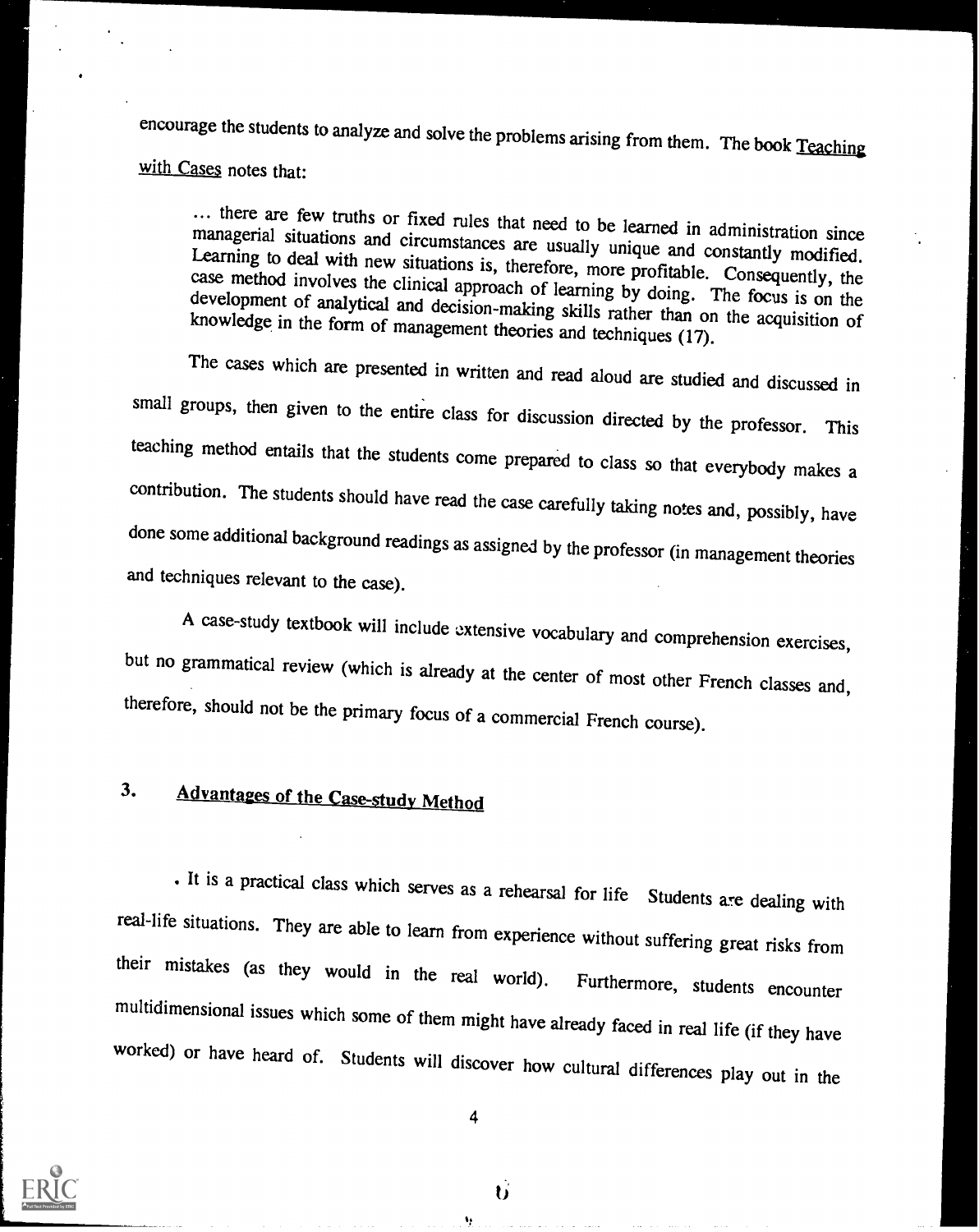business world.

They receive immediate feedback from their instructor and their classmates.

They develop decision-making skills. The case-study method forces students to think about a situation, and make a decision, even formulate a program of action.

They learn the benefits of teamwork as students learn from each other. As many opinions are expressed, they realize that several solutions may be possible to deal with each problem.

This is an active, rather than a passive method of learning. Students have to contribute. They learn by doing. "They are developing, in the classroom, a whole set of skills of speaking, debating, and resolving issues, they are also gaining a sense of self-confidence in themselves and in relating to their peers" (Teaching with Cases 19).

It is a flexible class. One can always create or use new cases with a different focus. In fact, the number of cases is virtually limitless, and cases have to be renewed periodically as they become outdated.

The cases are adaptable to the focus of the class. Some professors will choose to have more cross-cultural cases or marketing cases depending on the students' needs and interests.

Students have to develop ideas and arguments in French while learning how to manage time since each of them will have a limited amount of time to expose his ideas.

#### 4. Possible Changes for the Case-study Classroom

Students should sit in a circle or a semi-circle to encourage participation. The professor



5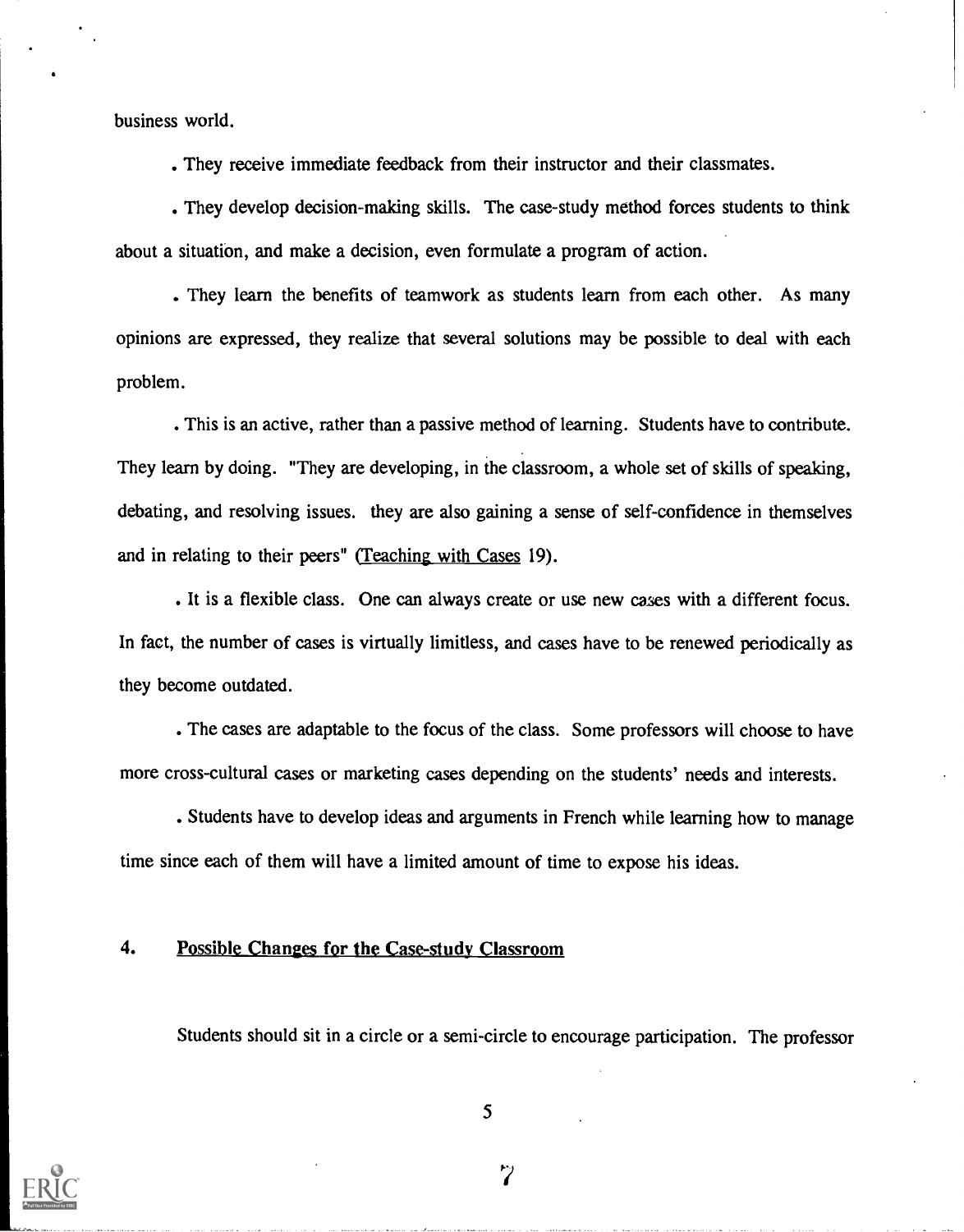should get to know the individual students as soon as possible as he/she should try to call on everybody and give everyone a chance to participate.

The professor needs to be dynamic, exciting and well-organized. He must keep the discussion orderly while encouraging students to express themselves. He should not be overly critical in order not to bog down the discussion. He should ask pertinent and pivotal questions to stimulate the discussion, and from time to time, summarize and organize the individual contributions. He should let the students do most of the talking but time and direct the discussion to keep it from wandering. In other words, he should be a constructive leader; in many ways, he should act like a conductor.

The professor should also be well-prepared as he should provide the appropriate background theoretical readings for each case.

#### 5. The Place of Case Studies in a Commercial French Class

The case-study method can stand on its own in a class which is composed of students with a business background. It may also complement a more theoretical and technical class.

If one is dealing with a class made up of French majors for whom it is the first business course, the case-study method has to be complemented with a more theoretical textbook so that the students learn the basics of commerce and French business culture.

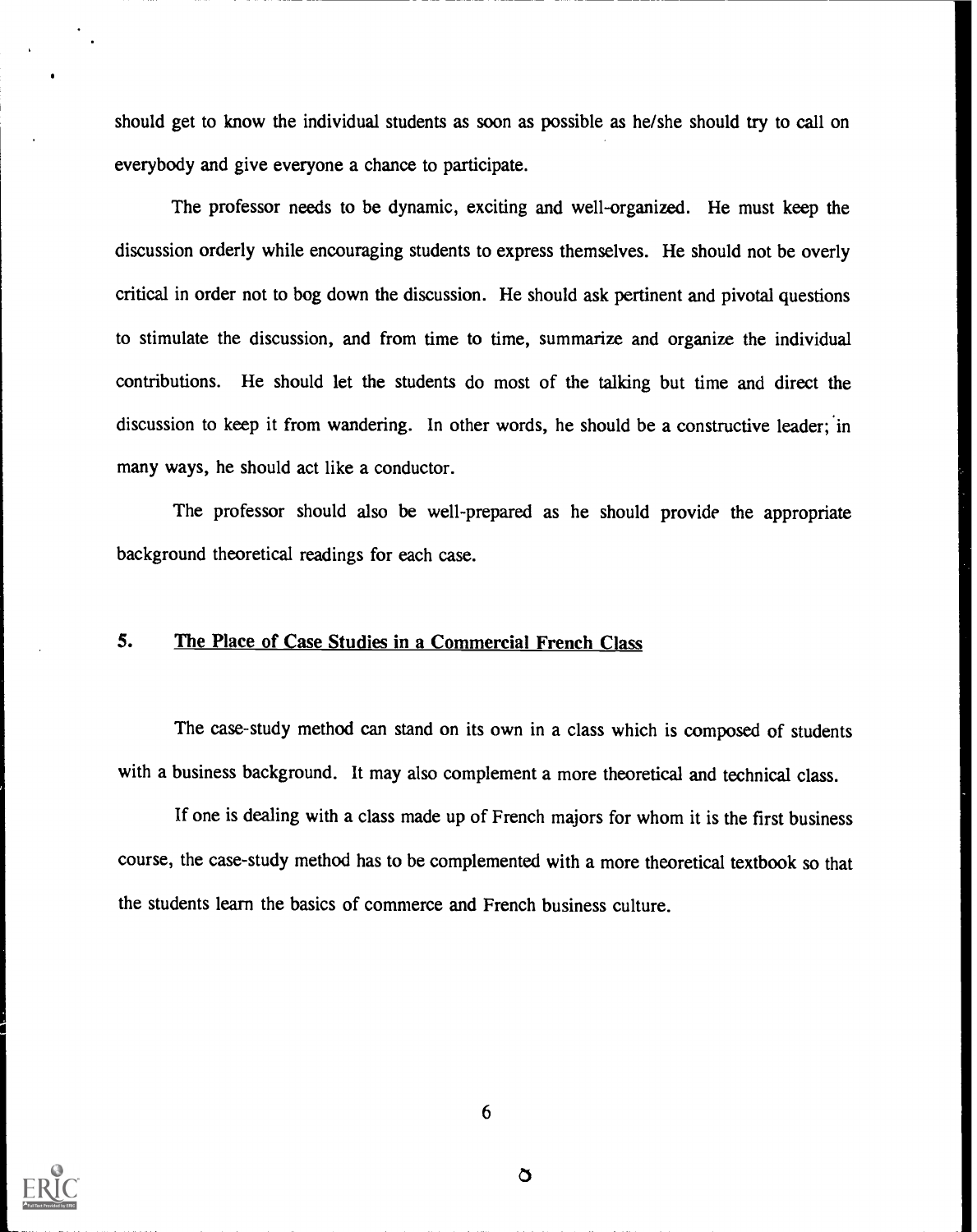#### 6. The Case "Epicerie Gourmande"

#### Summary:

Two former classmates, Sophie, who has a degree in literature, and Francoise, who has a degree in economics, meet several years after graduation and, as they are both unhappy with their current occupations, decide to open their own gourmet grocery in Montreuil. They stock the store with exotic foods not found in other grocery stores. L'Epicerie Gourmande is a veritable "Cave of Ali Baba," even the decor is exotic. However, in spite of the quality of the products and the ambiance in the store, at the end of two months of operations, Sophie and Francoise are on the brink of bankruptcy. The director of the Credit Mutuel of Montreuil, who is a patron of the grocery, advises the entrepreneurs to seek the help of Armand de Broglie, who is the owner of the Agenceconseil of Broglie and a long-time friend of the banker. He will be able to advise Sophie and Francoise about their business strategies.

Including exercises, a case is usually ten to fifteen pages long and is followed by a vocabulary list, vocabulary exercises, as well as comprehension and communication questions. The case text itself is two to five pages long (Epicerie Gourmande is three pages long) with an additional one to two pages of summarized vocabulary (one page for this case). The vocabulary incorporates a list of nouns, verbs, adjectives, adverbs and idiomatic expressions with their translations. The case does not over-utilize technical vocabulary, thus remaining as realistic as possible. There are usually five to ten specific comprehensive questions (six in this example)



7

 $\mathbf{J}$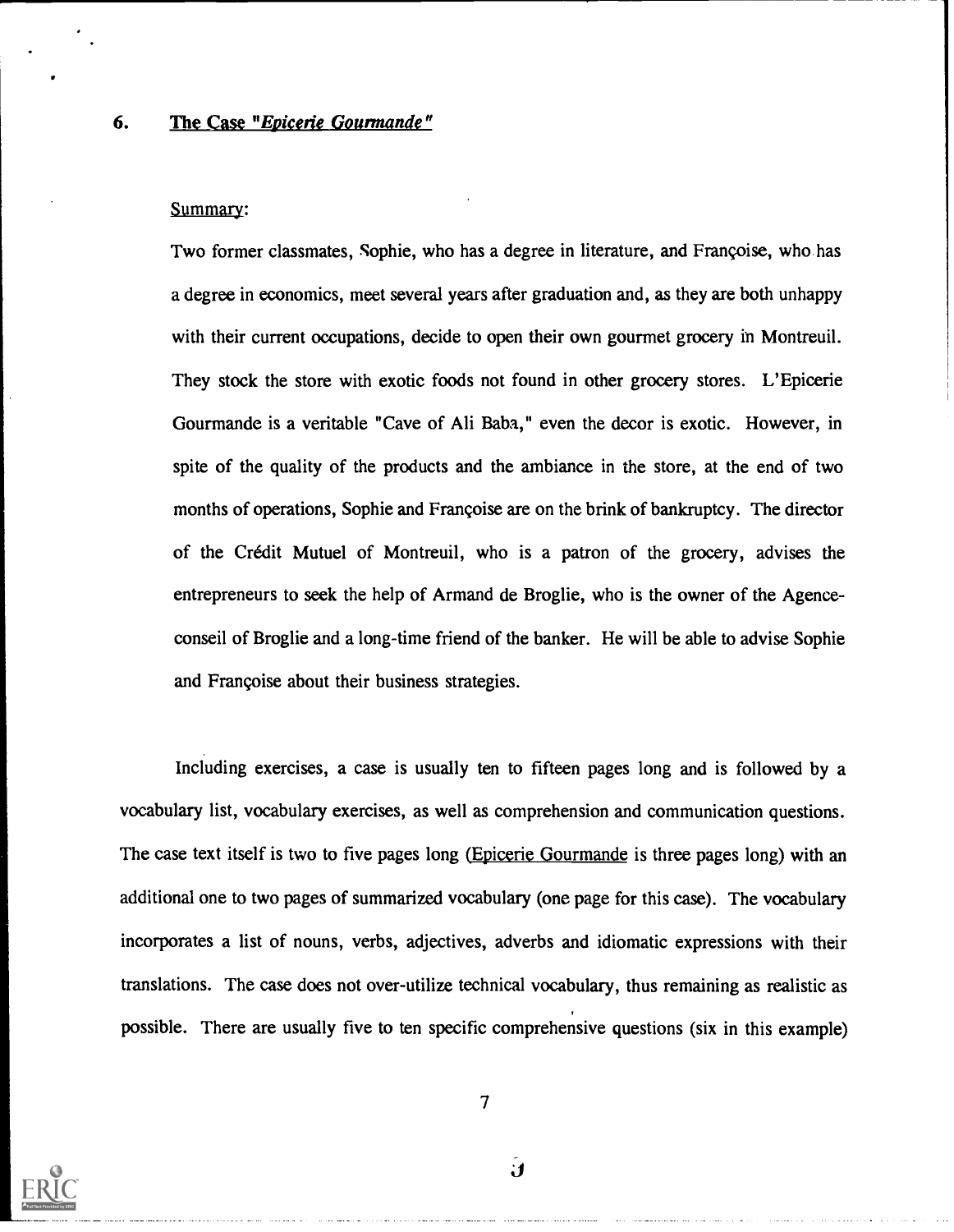which can be used to ensure that the case has been read and understood. Vocabulary exercises are to be prepared in advance by the students and typically consist of true or false questions (ten items), fill in the blank sentences (three sets of ten sentences), matching items (two sets of ten words), and a translation exercise (four sentences from English to French). Communication exercises include both role playing and culture questions. Topics for discussion or composition may encompass open-ended questions to prepare the student for classroom debate (i.e.: "Quelles sont les étapes de la création d'entreprise en France?"). In "Jeux de Rôle" (role play), students assume the part of a character (i.e. store owner, client, banker, consultant, etc.) and must envision possible dialogues (i.e.: "Frangoise et Sophie se rencontrent par hasard et se racontent leur parcours depuis le lycée."). Finally, the goal of cultural questions is to stimulate crosscultural awareness (i.e.: "Quelles sont les differences entre la France et les Etats-Unis en ce qui concerne le commerce de detail?").

. French students are required to dedicate a substantial amount of time to sufficiently familiarize themselves with case studies. They should be r repared to summarize the case, as one student will be chosen to do so in class.

In addition to knowing the case, students are responsible for the vocabulary and must prepare all vocabulary exercises outside of class. After the case summary, the professor may ask individual students to explain in French particular words from the case (i.e.: "marchandise = ce sont les produits vendus par l'Epicerie Gourmande"). Additionally, students may be requested to formulate complete sentences which utilize vocabulary words (i.e.: "marchandise



8

 $\overline{10}$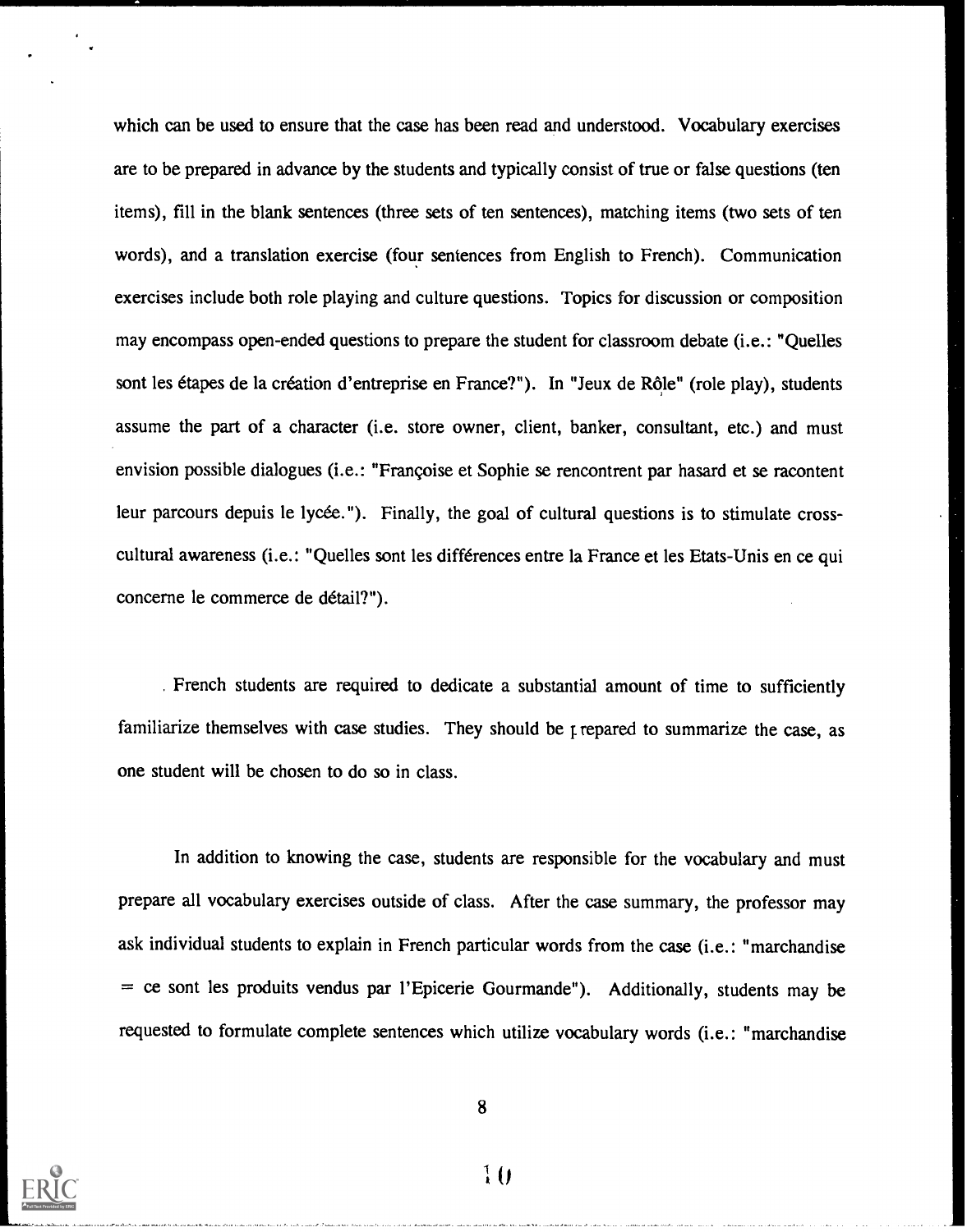$=$  Ce camion transporte des marchandises de Paris à Rome"). The professor may also elect to give a short vocabulary quiz as well as ask comprehensive questions to specific students (i.e.: "Décrivez les produits que l'on trouve dans l'Epicerie Gourmande"). Furthermore, roles playing can be used to check both vocabulary and comprehension. Through these methods it can be verified that students have adequately prepared the case.

The professor may prompt debate by posing an open-ended question (i.e.: "Comment les deux jeunes femmes peuvent-elles sauver leur commerce?"). Students then act as professional consultants: they must make and defend their decisions by presenting a thorough proposal. During the discussion, the professor should assume the role of a mediator and act to control, but not dominate, the conversation. Shy students should be encouraged to participate by soliciting their opinions, just as more outspoken students, who might otherwise monopolize the debate, should be moderated.

Cultural exercises may begin by introducing a question such as: "Est-il plus difficile d'ouvrir un commerce en France qu'aux Etats-Unis? Pourquoi?" The professor may need to remind students that conducting business in France may be different from common business practices in the United States. At this point, students can share their knowledge of France and, perhaps, of the French market. Additionally, the professor may opt to utilize the discussion to eliminate stereotypes by clarifying certain cultural traits. For example, due to the administrative "parcours du combattant," always criticized by students, most French retail stores maintain a higher level of stability than their American counterparts.

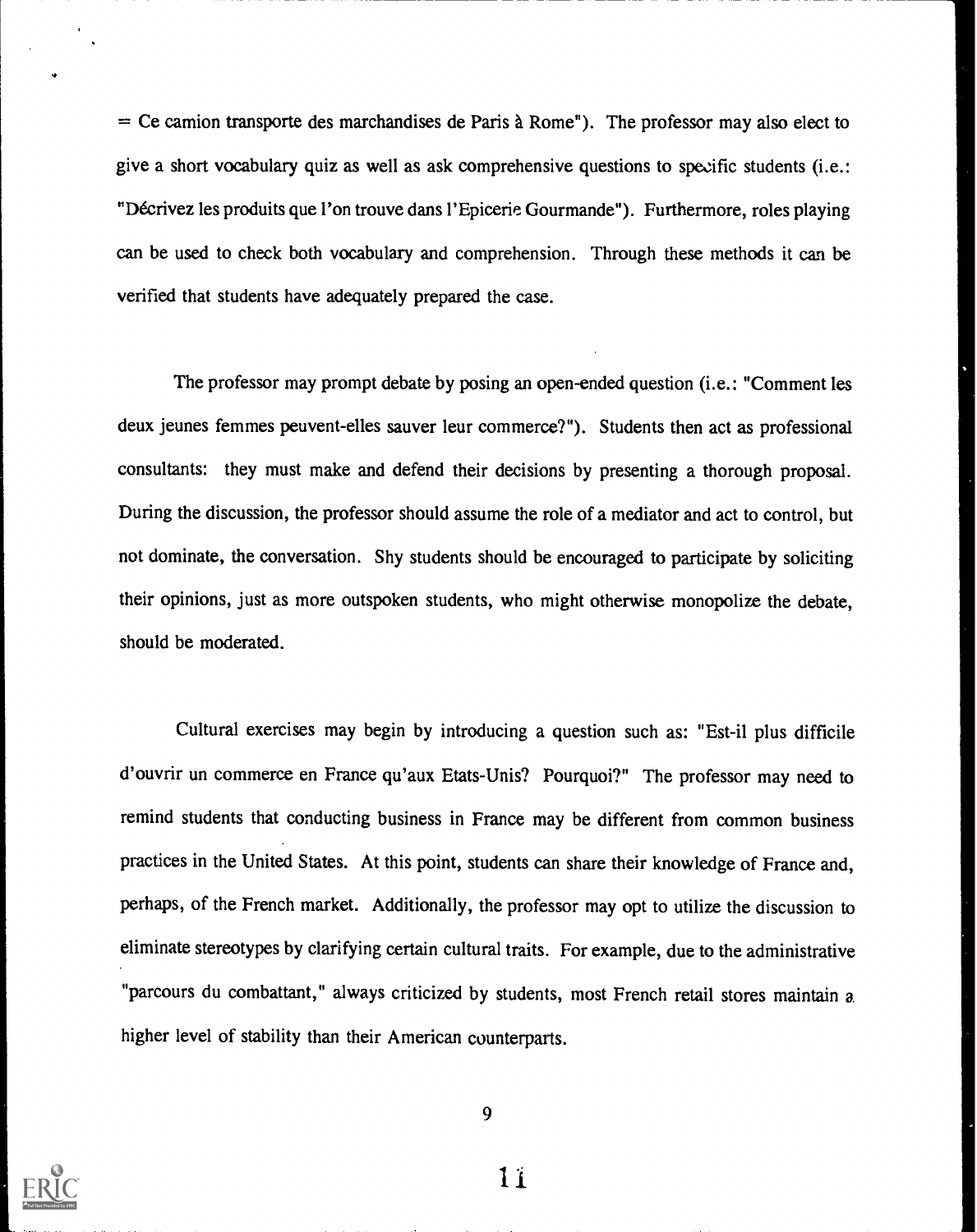To recapitulate, students seem to enjoy this new method of teaching business language. Instead of passively listening to a lecture, students are involved in an interactive class discussion. Furthermore, as case studies are very flexible, professors can adapt them to the level of their students. The same case may be used as an introduction to business French or in an advanced business class 'aught in the language.

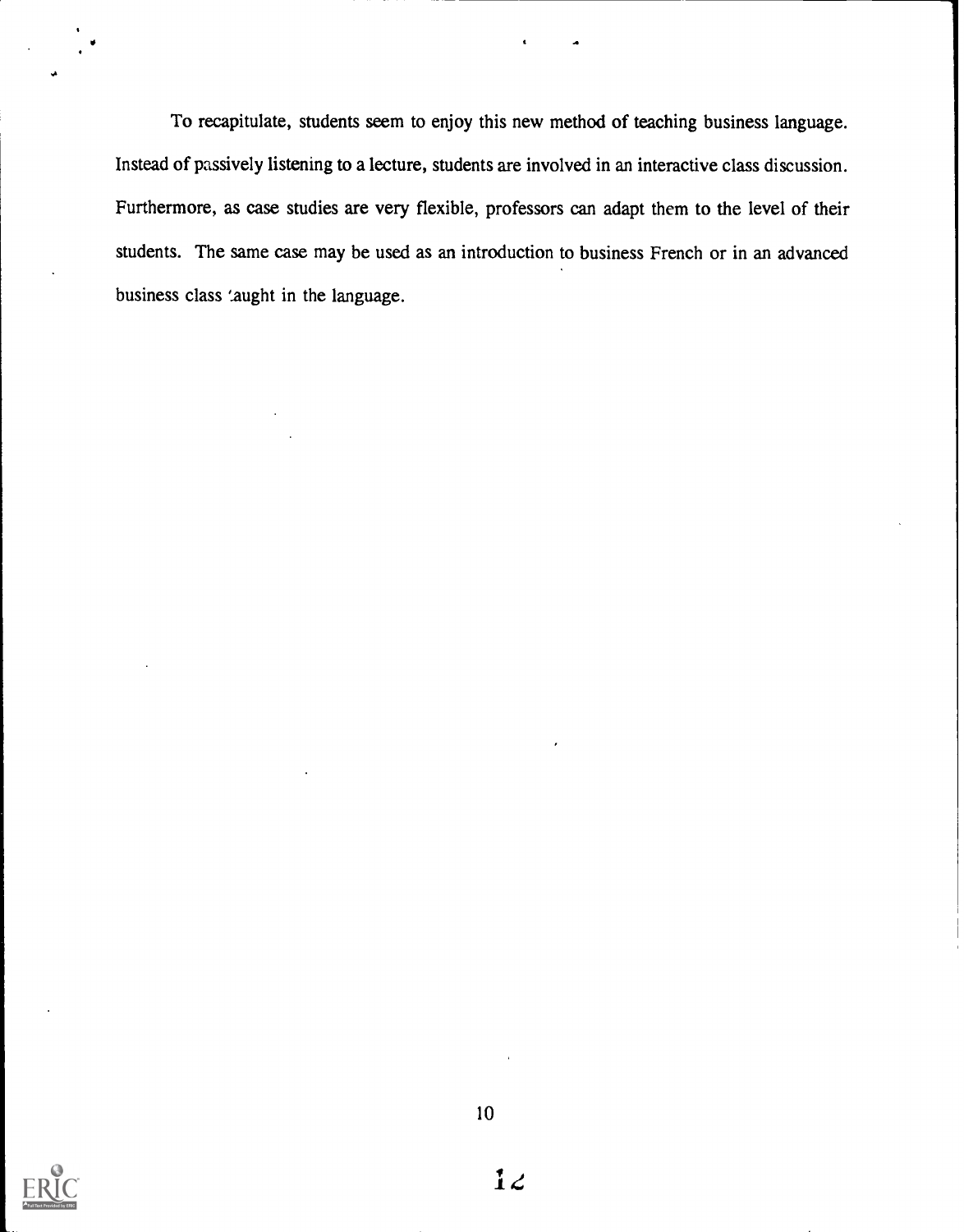## je<br>Dogodki NI) U.S. Dept. of Education

Office of Educational Research and Improvement (OERI)

# -RIC

Date Filmed March 24, 1996